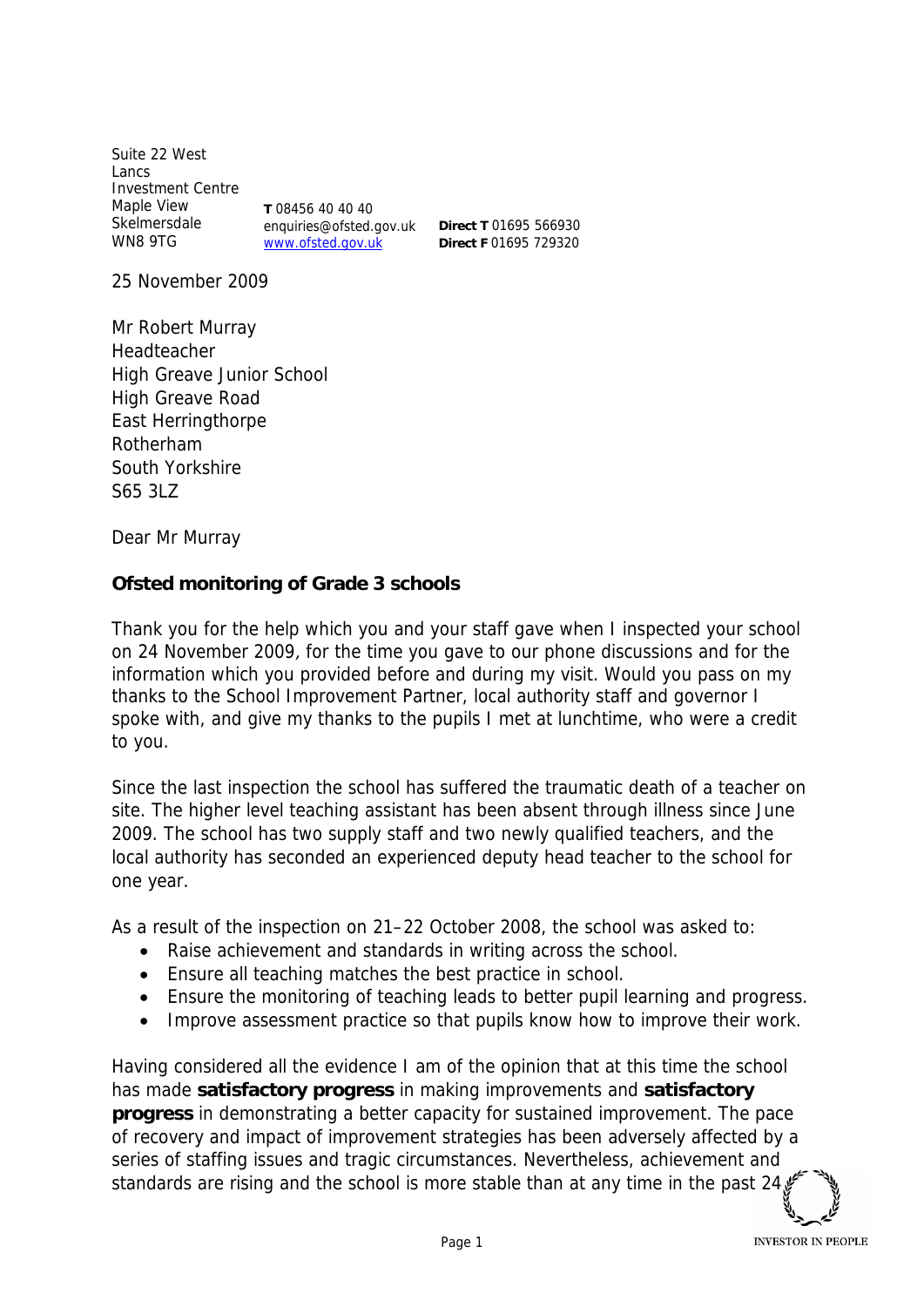

months. There is clearly much significant work still to be done to recover lost ground but the indicators are positive with tangible evidence of impact against all key issues. The school recognise that it is critical the gains secured are sustained and that the positive progress evidenced currently in the school is converted into substantially improved attainment if the school is to break the cycle of pupil underachievement.

In 2009, although the standards attained and pupils' achievement remained significantly below national averages, the overall achievement and attainment of pupils improved. There was marked improvement in English and writing outcomes, both in terms of the percentage of pupils gaining Level 4 or better and the proportion of pupils making two levels of progress. Boys continue to perform least well, but the achievement of pupils with special educational needs and/or disabilities improved significantly in 2009. During the inspection pupils were observed making broadly satisfactory progress throughout the school. The schools robust assessment and monitoring data confirms this and illustrates the often accelerated progress among whole year groups and for individual targeted pupils. Year 6 is currently on track to reach their challenging targets. Despite these gains there was slippage elsewhere among other groups and in other subjects, which the school must be mindful of.

The school is sharing best practice and enhancing teachers' knowledge and understanding through additional training. They are getting good quality, practical support, coaching and mentoring from the School Improvement Partner and various consultants. They are also benefiting from opportunities to observe high quality practice in partner schools, which they are then using to improve their own teaching. As a result teaching is having an improved impact on pupils learning, and is reflected in more pupils reaching higher standards and making better progress. The use of teaching assistants to work with targeted pupils is also proving successful. Despite this improving profile, some inconsistency remains. For example, on occasion staffs' lack of expectation toward certain pupils encouraged low aspirations.

The school has refined its monitoring of the impact of teaching on learning and is now better placed to appropriately assess, interpret and intervene to promote further improvement in teachings' impact. By regularly evaluating teaching quality and analysing the robust pupil assessment and tracking data, senior staff are able to establish how much difference the specific improvement strategies are making. Staff have become empowered through training in the use of assessing pupil performance so that their continuous assessment is more precise and therefore more reliable.

The quality of marking and assessment is much improved. It has evolved from being largely celebratory to clearly identifying the next steps in pupils' learning as well as giving them positive reinforcement. Pupils are aware of their general targets and now receive regular and specific feedback on their progress and how to improve the quality of their work. Their parents are also being actively involved so that they can better support their child's learning. Pupils remain however less clear about exactly how well they are doing and how this relates to how well they should be doing.